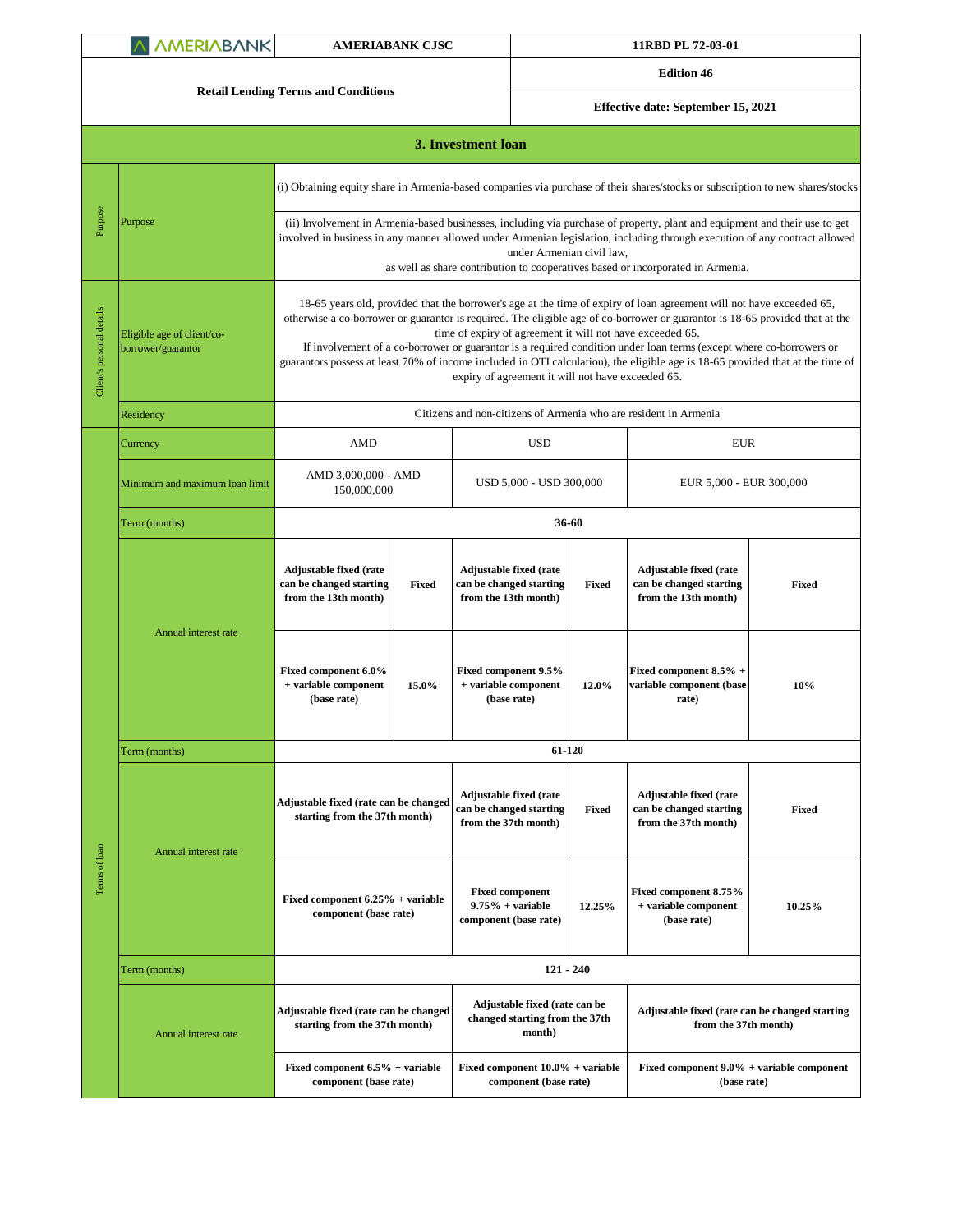|                               | Other terms related to interest rate                                                                                                                                    | Where the client wishes that insurance of pledge should be obtained by the bank, the rate of interest is increased by:<br>• 2.5% if the pledge is vehicle, or<br>• 0.5% if the pledge is plant and equipment.<br>Where the insurance of real estate is obtained by the client, the interest rate is reduced by 0.05%, based on the share of each<br>type of assets in the total collateral.                                                                                                                                                                                                                            |  |  |  |
|-------------------------------|-------------------------------------------------------------------------------------------------------------------------------------------------------------------------|------------------------------------------------------------------------------------------------------------------------------------------------------------------------------------------------------------------------------------------------------------------------------------------------------------------------------------------------------------------------------------------------------------------------------------------------------------------------------------------------------------------------------------------------------------------------------------------------------------------------|--|--|--|
|                               |                                                                                                                                                                         | If repayment schedule is differentiated or mixed, the applicable interest rate is increased by 0.5%.                                                                                                                                                                                                                                                                                                                                                                                                                                                                                                                   |  |  |  |
|                               |                                                                                                                                                                         | If the collateral related ratios (loan-to-value ratio) differ from those approved by the internal regulations of the Bank, the<br>applicable interest rate is increased by 0.25%.                                                                                                                                                                                                                                                                                                                                                                                                                                      |  |  |  |
|                               |                                                                                                                                                                         | If the client prefers a lending scheme without early repayment fee, the applicable interest rate is increased by $+2\%$ (not<br>applicable to loans secured by cash or bonds).                                                                                                                                                                                                                                                                                                                                                                                                                                         |  |  |  |
|                               |                                                                                                                                                                         | In case of other deviations, the interest rate may be increased by 0.25%.                                                                                                                                                                                                                                                                                                                                                                                                                                                                                                                                              |  |  |  |
|                               | Loan disbursement upfront fee                                                                                                                                           | 0.5% of the loan principal or AMD 50,000, whichever is greater                                                                                                                                                                                                                                                                                                                                                                                                                                                                                                                                                         |  |  |  |
|                               | Repayment                                                                                                                                                               | Annuity (equal monthly installments consisting of a portion of loan and a portion of interest)                                                                                                                                                                                                                                                                                                                                                                                                                                                                                                                         |  |  |  |
| Forms of loan repayment       |                                                                                                                                                                         | Differentiated (monthly repayment of equal portions of principal amount while interest accrues to outstanding loan and<br>decreases each month)                                                                                                                                                                                                                                                                                                                                                                                                                                                                        |  |  |  |
|                               |                                                                                                                                                                         | Mixed (client may choose an individual repayment schedule based on seasonality of cash flows, provided that at least 5% of<br>contractual loan amount is repaid each year; interest payable on monthly basis)                                                                                                                                                                                                                                                                                                                                                                                                          |  |  |  |
| Security                      | Eligible security                                                                                                                                                       | Real estate, vehicles to the reasonable satisfaction of the bank, metal accounts in gold, cash and bonds issued by Ameriabank                                                                                                                                                                                                                                                                                                                                                                                                                                                                                          |  |  |  |
|                               | Maximum loan-to-value (LTV)<br>ratio (if the loan is secured by real<br>estate, vehicles or plant and<br>equipment, calculation is based on<br>their liquidation value) | The value of the loan security shall be included in the estimation of the LTV ratio in an amount not more than:<br>1. Real estate: 80% if in Yerevan, 70% if outside Yerevan<br>2. Vehicles: 60%<br>3. Property and equipment: 40%, but not more than 30% of the value of aggregate pledge<br>4. Metal accounts in gold with Ameriabank: 80%<br>5. Cash collateral/bonds issued by Ameriabank:<br>-90% if currency of the collateral is the same as of the loan<br>-70% if currencies of the collateral and the loan are different                                                                                     |  |  |  |
|                               | Location of real estate to be<br>pledged                                                                                                                                | Capital cities and regional centers of Armenia and Artsakh, as well as the towns of Abovyan, Etchmiadzin, Jrvezh, Arinj,<br>Dzoraghbyur, Tsaghkadzor, Dilijan, Qajaran and Jermuk                                                                                                                                                                                                                                                                                                                                                                                                                                      |  |  |  |
|                               | Age of vehicles to be pledged                                                                                                                                           | Max 12 years for foreign brand vehicles other than vehicles made in Russia, China and Iran, in which case max age is 8 years                                                                                                                                                                                                                                                                                                                                                                                                                                                                                           |  |  |  |
|                               | Appraisal of pledge                                                                                                                                                     | Pledged property to be appraised by an appraising partner of the bank.                                                                                                                                                                                                                                                                                                                                                                                                                                                                                                                                                 |  |  |  |
|                               |                                                                                                                                                                         | Vehicles to be appraised by an appraising partner of the bank.                                                                                                                                                                                                                                                                                                                                                                                                                                                                                                                                                         |  |  |  |
|                               | <b>Additional security</b>                                                                                                                                              | The bank may request guarantee of individuals and/or companies as additional security.                                                                                                                                                                                                                                                                                                                                                                                                                                                                                                                                 |  |  |  |
| Insurance of pledged property | Insurance of property                                                                                                                                                   | The insurance of real estate, vehicles and plant and equipment is maintained throughout the loan term:<br>1. If obtained by the client: at least to the extent of outstanding principal<br>2. If obtained by the bank: to the extent of outstanding principal<br>The bank does not obtain insurance for the following vehicles:<br>• Vehicles transporting hazardous materials (toxic substances, chemicals, radioactive and explosive materials)<br>· Vehicles to be used in races, test drives; vehicles which have three wheels, snow removers, motorcycles, special purpose<br>vehicles<br>• Taxis and rental cars |  |  |  |
|                               |                                                                                                                                                                         | Required documents filed together with loan application<br>• Loan application                                                                                                                                                                                                                                                                                                                                                                                                                                                                                                                                          |  |  |  |
|                               | • ID [original]<br>• Certificate of ownership of property to be purchased/pledged [copy]                                                                                |                                                                                                                                                                                                                                                                                                                                                                                                                                                                                                                                                                                                                        |  |  |  |
|                               |                                                                                                                                                                         | Documents required after initial approval                                                                                                                                                                                                                                                                                                                                                                                                                                                                                                                                                                              |  |  |  |
|                               |                                                                                                                                                                         | • Proof of employment and/or other income<br>• Marriage (divorce, spouse death), birth certificate [original]                                                                                                                                                                                                                                                                                                                                                                                                                                                                                                          |  |  |  |
|                               |                                                                                                                                                                         | • Certificates of registration and ownership certificates of vehicles to be pledged [original]                                                                                                                                                                                                                                                                                                                                                                                                                                                                                                                         |  |  |  |
|                               |                                                                                                                                                                         | • Certificate of title to real estate to be pledged [original]                                                                                                                                                                                                                                                                                                                                                                                                                                                                                                                                                         |  |  |  |